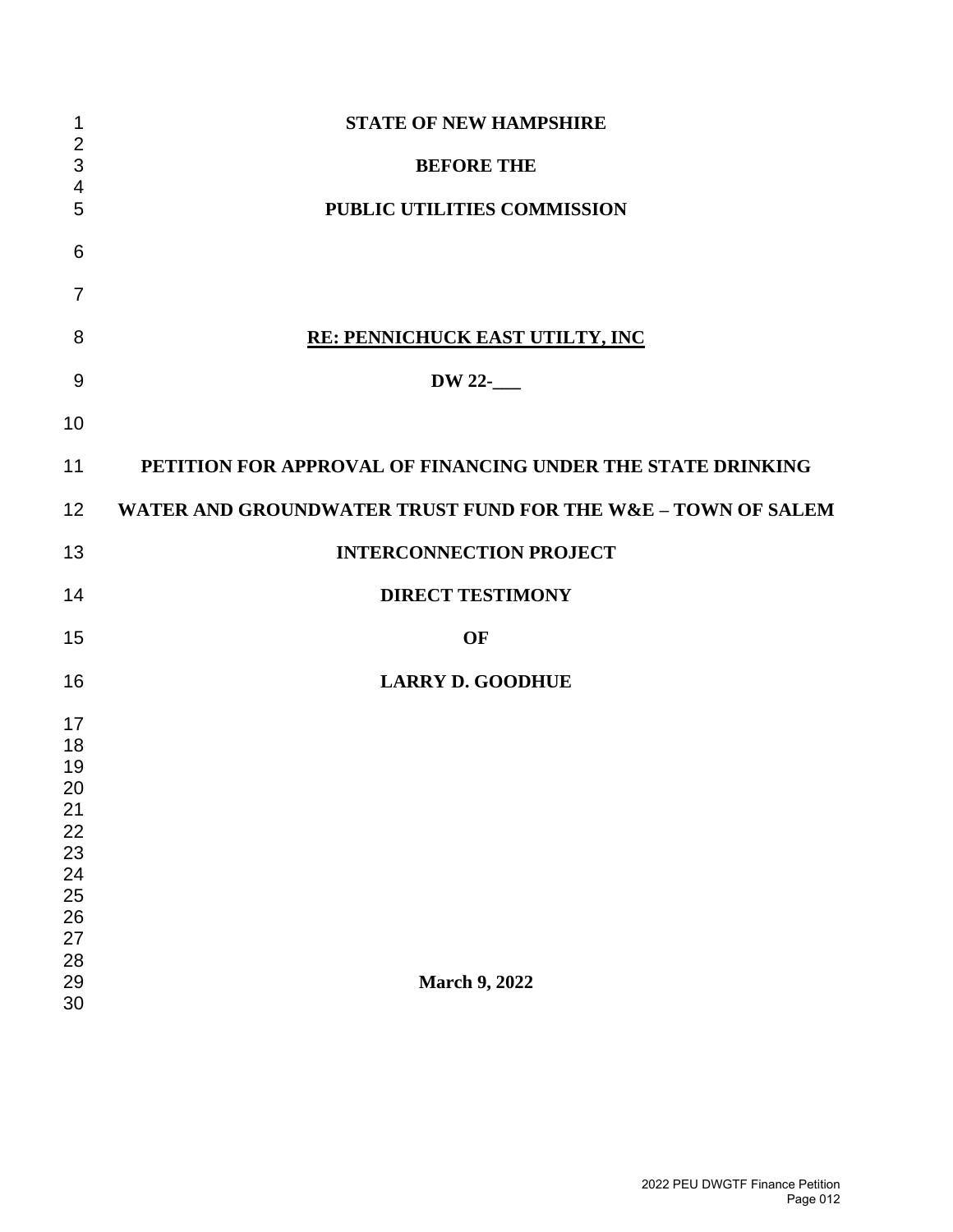| 1                | Q. | What is your name and what is your position with Pennichuck East Utility, Inc.?            |
|------------------|----|--------------------------------------------------------------------------------------------|
| $\overline{2}$   | A. | My name is Larry D. Goodhue. I am the Chief Executive Officer of Pennichuck East           |
| 3                |    | Utility, Inc. (the "Company" or "PEU"). I have been employed with the Company since        |
| 4                |    | December 2006. I also serve as Chief Executive Officer, Chief Financial Officer, and       |
| 5                |    | Treasurer of the Company's parent, Pennichuck Corporation ("Pennichuck"). I am a           |
| 6                |    | licensed Certified Public Accountant in New Hampshire; my license is currently in an       |
| 7                |    | inactive status.                                                                           |
| 8                | Q. | Please describe your educational background.                                               |
| $\boldsymbol{9}$ | A. | I have a bachelor's in science degree in Business Administration with a major in           |
| 10               |    | Accounting from Merrimack College in North Andover, Massachusetts.                         |
| 11               | Q. | Please describe your professional background.                                              |
| 12               | A. | Prior to joining the Company, I was the Vice President of Finance and Administration       |
| 13               |    | and previously the Controller with METRObility Optical Systems, Inc. from September        |
| 14               |    | 2000 to June 2006. In my most recent role with METRObility, I was responsible for all      |
| 15               |    | financial, accounting, treasury and administration functions for a manufacturer of optical |
| 16               |    | networking hardware and software. Prior to joining METRObility, I held various senior      |
| 17               |    | management and accounting positions at several companies.                                  |
| 18               | Q. | What are your responsibilities as Chief Executive Officer of the Company, and              |
| 19               |    | <b>Chief Executive Officer and Chief Financial Officer of Pennichuck?</b>                  |
| 20               | A. | In my roles, including my primary responsibilities as Chief Executive Officer, with        |
| 21               |    | ultimate responsibility for all aspects of the Company, I am responsible for the overall   |
| 22               |    | financial management of the Company including financing, accounting, compliance and        |
| 23               |    | budgeting. My responsibilities include issuance and repayment of debt, as well as          |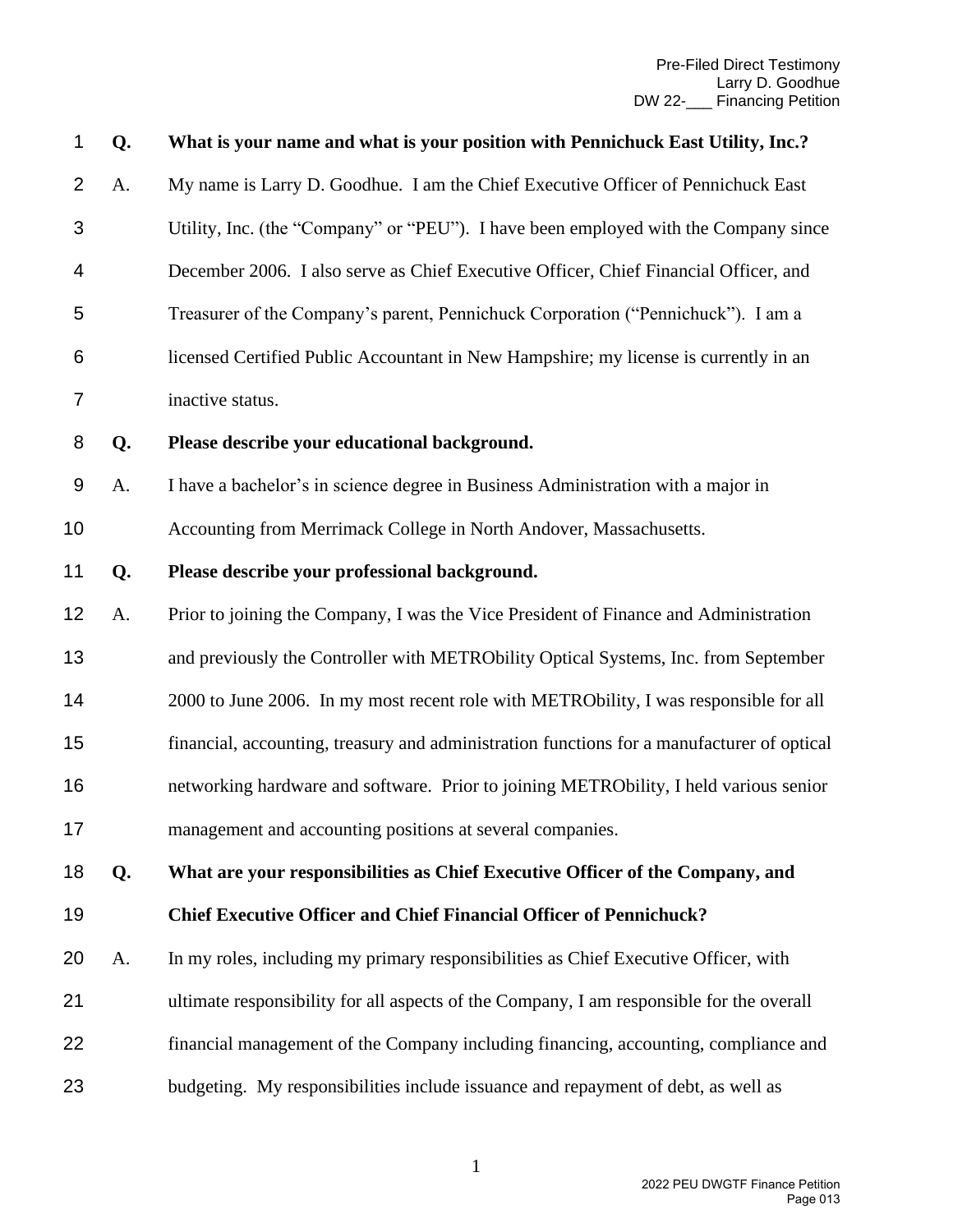| 1              |    | quarterly and annual financial and regulatory reporting and compliance. I work with the   |
|----------------|----|-------------------------------------------------------------------------------------------|
| $\overline{2}$ |    | Chief Operating Officer and Chief Engineer of the Company to determine the lowest cost    |
| 3              |    | alternatives available to fund the capital requirements of the Company, which result from |
| 4              |    | the Company's annual capital expenditures and its current debt maturities.                |
| 5              | Q. | What financings are proposed by the Company in its petition in this proceeding (the       |
| 6              |    | "Proposed Financings").                                                                   |
| 7              |    | The Company is proposing one new long-term debt financing from the Drinking Water         |
| 8              |    | and Groundwater Trust Fund ("DWGTF"), to complete a project in the PEU owned              |
| 9              |    | W&E Community Water System in Windham, NH, as fully described in the pre-filed            |
| 10             |    | testimony of John Boisvert, Chief Engineer of the Company (hereinafter the "Project").    |
| 11             |    | This Project includes:                                                                    |
| 12             |    | A. The installation of an interconnection main with the Salem Municipal water             |
| 13             |    | system.                                                                                   |
| 14             |    | B. An upgrade to the existing treatment facilities in the pump station for that system.   |
| 15             |    |                                                                                           |
| 16             | Q. | Did you supervise the preparation of the Company's petition for authority to issue        |
| 17             |    | long term debt?                                                                           |
| 18             | A. | Yes.                                                                                      |
| 19             | Q. | Does the Company have on file with the Commission a certification statement in its        |
| 20             |    | Annual Report with respect to its books, papers and records?                              |
| 21             | A. | Yes.                                                                                      |
| 22             | Q. | Please provide an explanation of the purpose of the proposed financing through the        |
| 23             |    | DWGTF.                                                                                    |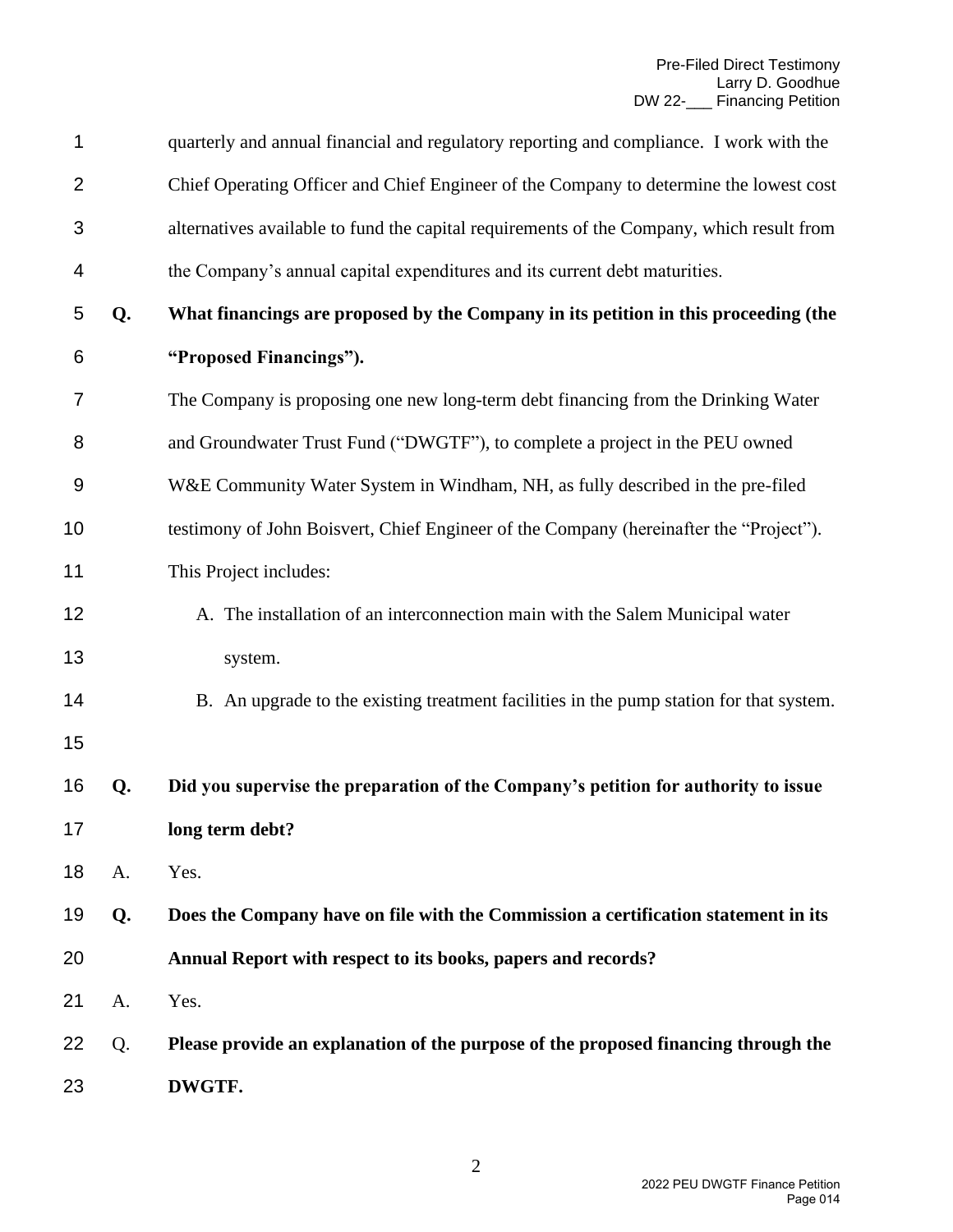| 1              | A. | As more fully described in the pre-filed testimony of John Boisvert, the purpose of the     |
|----------------|----|---------------------------------------------------------------------------------------------|
| $\overline{2}$ |    | financing from the DWGTF is to fund the cost of the Project for the W&E system              |
| 3              |    | including: (1) the installation and extension of a water main from Range Road to the        |
| 4              |    | $W&E$ pump station, and (2) an upgrade to the existing pump station treatment system in     |
| 5              |    | order to remove chloramines from the water obtained from Salem, and to rechlorinate the     |
| 6              |    | water such that it is compatible with the other sources of water within that Community      |
| 7              |    | Water System ("CWS"). As indicated above, the testimony of the Company's Chief              |
| 8              |    | Engineer, John Boisvert, included with the Company's filing, provides the details           |
| 9              |    | regarding the scope and need for the proposed Project.                                      |
| 10             | Q. | Please describe the overall financing plan with the DWGTF for the capital                   |
| 11             |    | improvements.                                                                               |
| 12             | A. | Substantially all of the funding for this Project is anticipated to be provided by the      |
| 13             |    | proceeds of: (1) a \$493,500 loan, with a 25-year term, and (2) a grant of \$211,500. Said  |
| 14             |    | loan and grant funds have been approved for issuance to PEU by the New Hampshire            |
| 15             |    | Department of Environmental Services ("NHDES") through the DWGTF. In the event              |
| 16             |    | that the aggregate value of the loan and grant fund amounts (in the aggregate \$705,000)    |
| 17             |    | authorized by NHDES is not sufficient to completely fund the cost of the Project, the       |
| 18             |    | balance, if any, will be funded from a PEU's Fixed Asset Line of Credit (FALOC), which      |
| 19             |    | will be included along with the loan portion of this funding from the DWGTF in the          |
| 20             |    | Company's annual QCPAC filing for 2022 projects. Conversely, to the extent that the         |
| 21             |    | overall cost of the Project does not require PEU to access all of the approved and          |
| 22             |    | available loan funds under this financing, the loan funds will not be fully drawn (whereas, |
| 23             |    | the grant funds will be drawn down in totality). PEU seeks approval in this docket to       |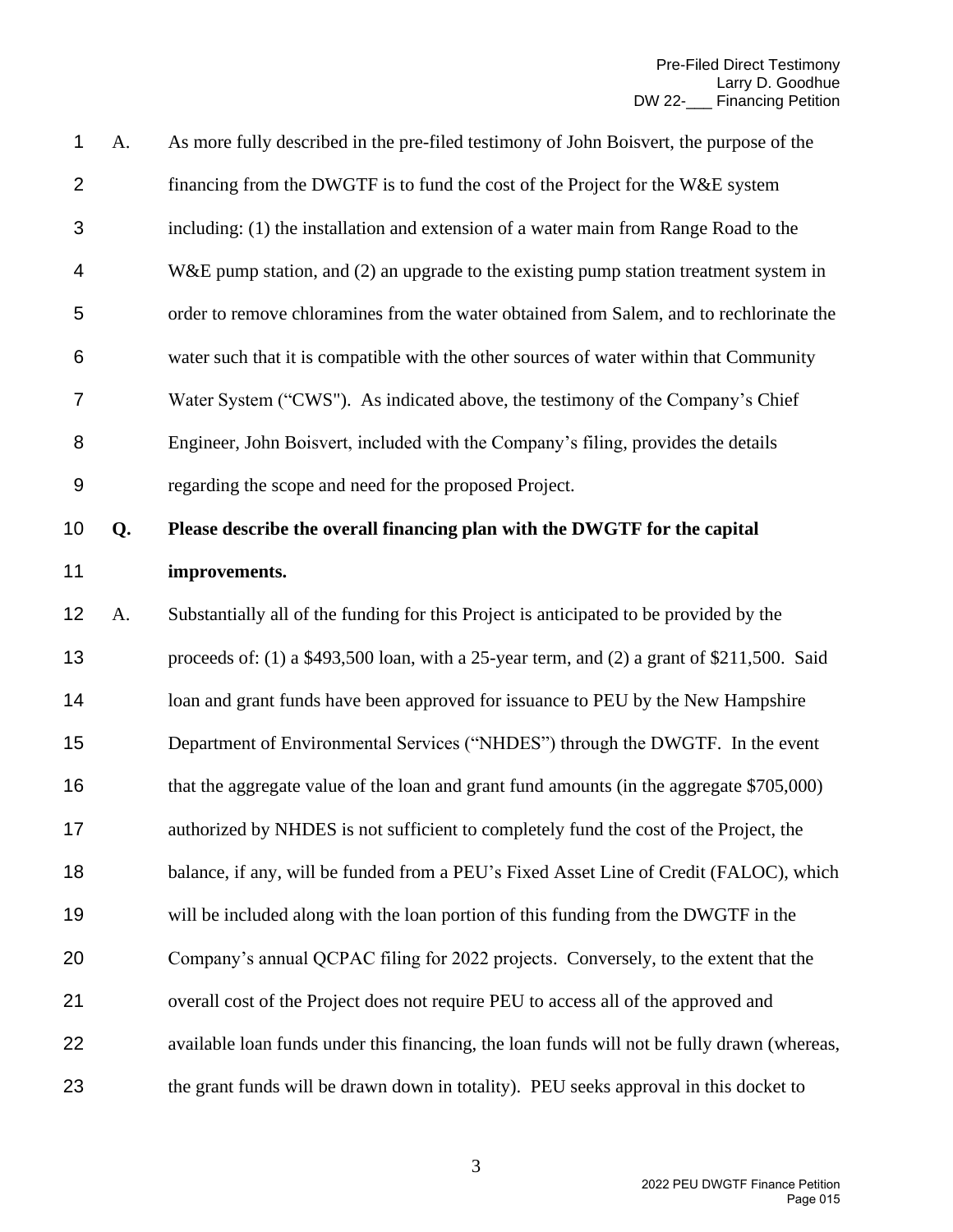| 1              |    | borrow up to an aggregate principal amount of \$493,500 from the DWGTF in the form of          |
|----------------|----|------------------------------------------------------------------------------------------------|
| $\overline{2}$ |    | one new DWGTF loan, as well as Commission approval to accept the approved grant                |
| 3              |    | funds for this project. The actual borrowing amounts will be based on the costs of             |
| 4              |    | construction that the Company incurs on this project, over and above the grant fund            |
| 5              |    | proceeds. The use of the low-cost funds available through the DWGTF will lower the             |
| 6              |    | overall cost of financing needed to complete the construction of this Project, when            |
| 7              |    | compared to other possible sources of financing for these projects, including usage of         |
| 8              |    | funds available as advances to PEU from its Fixed Asset Line of Credit, which would be         |
| $9$            |    | subsequently refinanced with long term fully amortizing debt.                                  |
| 10             | Q. | Please describe the loan that will comprise the DWGTF financing for this Project.              |
| 11             | A. | The loan to finance this project, will be in the principal amount not to exceed \$493,500.     |
| 12             |    | The loan will be evidenced by a promissory note.                                               |
| 13             | Q. | What are the terms of the proposed DWGTF financings?                                           |
| 14             | A. | The DWGTF provides public and private water systems the opportunity to borrow funds            |
| 15             |    | to fund the construction of qualified projects at interest rates that are typically lower than |
| 16             |    | market rates of commercial financing. The following terms will be available for this           |
| 17             |    | loan: (1) Amounts advanced to PEU during construction will accrue interest at a rate of        |
| 18             |    | 1% per annum, and the total accrued interest will be due upon substantial completion of        |
| 19             |    | the project; and, 2) the terms of the DWGTF loan requires repayment of the loan                |
| 20             |    | principal plus interest over a twenty-five year period commencing six months after the         |
| 21             |    | project is substantially complete. The current stipulated interest rate for this DWGTF         |
| 22             |    | borrowing is 1.57% per annum. The loan will be unsecured, and the Company's Parent             |
| 23             |    | company will provide an unsecured corporate guarantee for the repayment of the loan.           |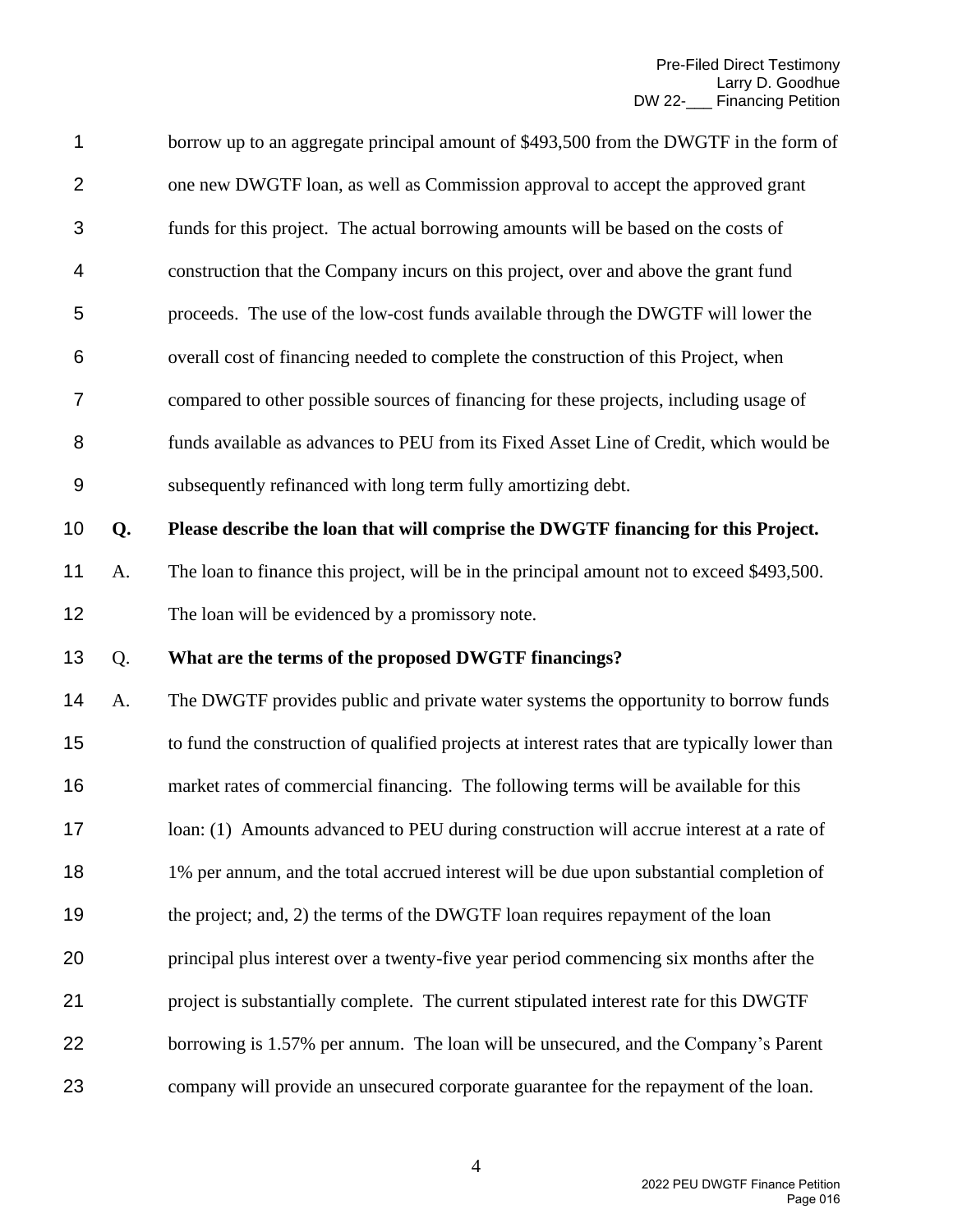Copies of the loan documents will be submitted to the Commission once they have been finalized and executed.

#### **Q. What are the estimated issuance costs for this DWGTF loan?**

- A. The anticipated issuance costs total \$10,000 and relate primarily to legal costs which will be incurred to (i) review and revise the necessary loan documentation prepared by DWGTF, and (ii) obtain Commission approval of the loan. The issuance costs will be amortized over the life of the DWGTF loan. The annual amortization expense of \$500 for the loan, associated with the issuance costs, has not been reflected in Schedules LDG- 2 through 3, due to its immateriality with respect to the overall analysis and impact of these proposed financings. The Contributions In Aid of Construction ("CIAC") resulting
- from the grant portion of this funding, will be amortized over the useful life of the
- underlying assets, in conformity with the depreciation booked over that lifespan.

# **Q. Please explain Schedule LDG-1, entitled "Balance Sheet for the Twelve Months**

**Ended December 31, 2021".**

 A. Schedule LDG-1, pages 1 and 2, presents the actual financial position of the Company as of December 31, 2021, and the pro forma financial position reflecting certain adjustments **pertaining to the proposed DWGTF financing.** 

### **Q. Please explain the pro forma adjustments on Schedule LDG-1.**

- A. Schedule LDG-1, page 1, reflects the pro forma adjustments to record the net assets
- related to the installation of the interconnection water main, the upgrade to treatment
- facilities in the pump station for the system, in the amount of \$705,000 (identified to the
- aggregate DWGTF funding), to record a full year of depreciation, and the adjustments
- related to the receipt of the grant funds. Schedule LDG-1, page 2, establishes the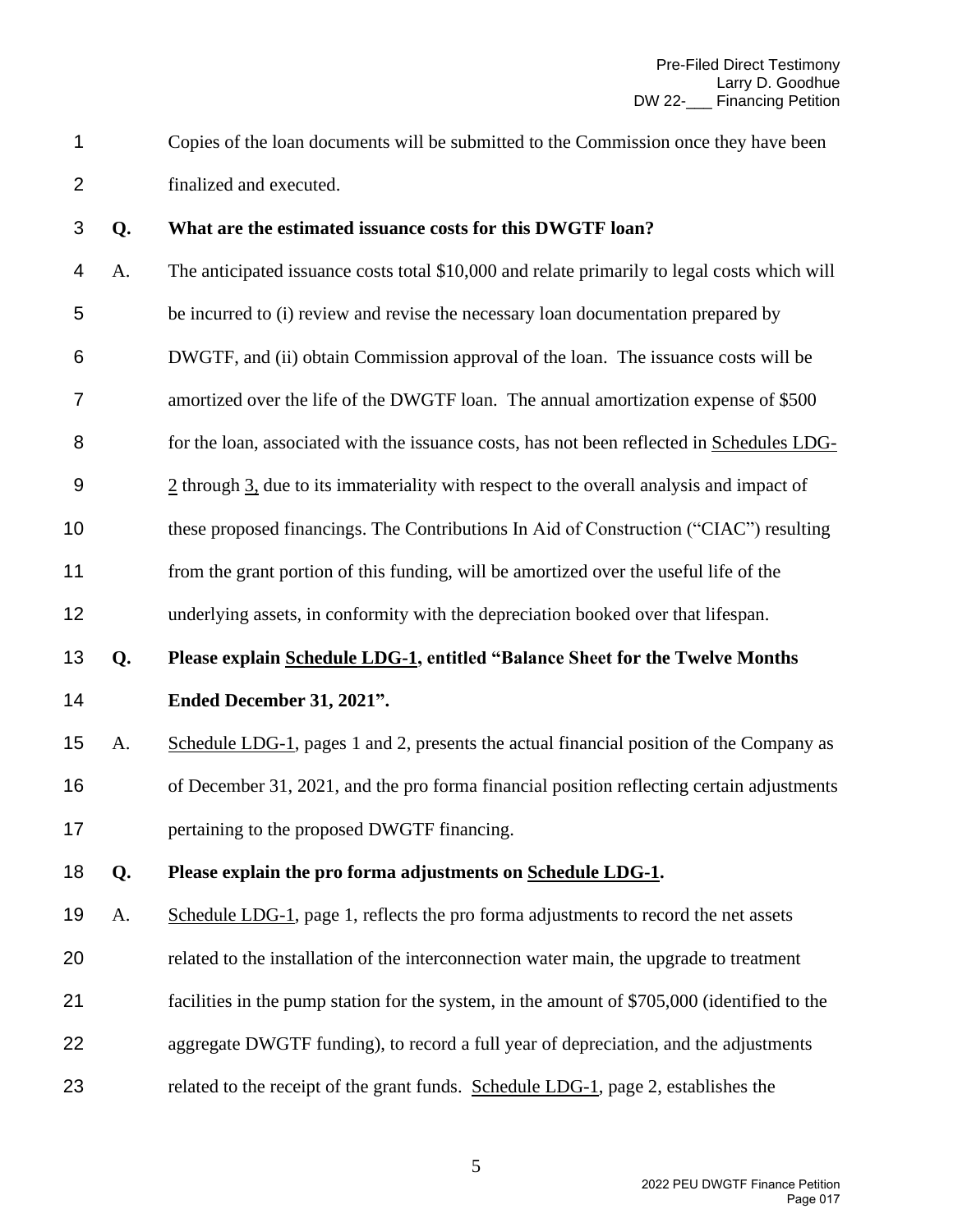| 1                |    | aggregate total of the DWGTF loan of \$493,500, as well as the recording of the CIAC         |
|------------------|----|----------------------------------------------------------------------------------------------|
| $\overline{2}$   |    | from the grant funds, net of a full year of amortization of that CIAC liability. This        |
| 3                |    | schedule also reflects the income impact on retained earnings related to costs associated    |
| 4                |    | with the financings, as reflected on Schedule LDG-2. Schedule LDG-1, page 2, also            |
| 5                |    | records the use of a small amount of intercompany funds to support some of the related       |
| 6                |    | expenses, including the "sweep" of cash from the grant funds that will occur as a part of    |
| $\overline{7}$   |    | the daily cash sweeps that occur between the operating accounts of PEU and Penn Corp,        |
| 8                |    | as a normal activity required by its commercial bank for daily cash transactions that are    |
| $\boldsymbol{9}$ |    | not restricted.                                                                              |
| 10               | Q. | Mr. Goodhue, please explain Schedule LDG-2 entitled "Operating Income                        |
| 11               |    | Statement for the Twelve Months Ended December 31, 2021".                                    |
| 12               | A. | As indicated previously, the issuance costs associated with the financing are not expected   |
| 13               |    | to be significant and are not reflected in Schedule LDG-2, page 1. Schedule LDG-2,           |
| 14               |    | page 1, presents the pro forma impact of this financing on the Company's income              |
| 15               |    | statement for the twelve-month period that ended on December 31, 2021.                       |
| 16               | Q. | Please explain the pro forma adjustments on Schedule LDG-2.                                  |
| 17 <sub>1</sub>  | А. | Schedule LDG-2, page 1, contains three adjustments. Adjustment one is to record the          |
| 18               |    | estimated increase in interest expense related to additional debt raised at an interest rate |
| 19               |    | of 1.57 % per annum. The second adjustment is to record the estimated depreciation,          |
| 20               |    | CIAC amortization and property taxes on the new assets. The third adjustment is to           |
| 21               |    | record the after-tax effect of the additional pro forma interest expense using an effective  |
| 22               |    | combined federal and state income tax rate of 27.08%. Schedule LDG-2, page 2,                |
| 23               |    | contains the supporting calculations for the pro forma adjustments.                          |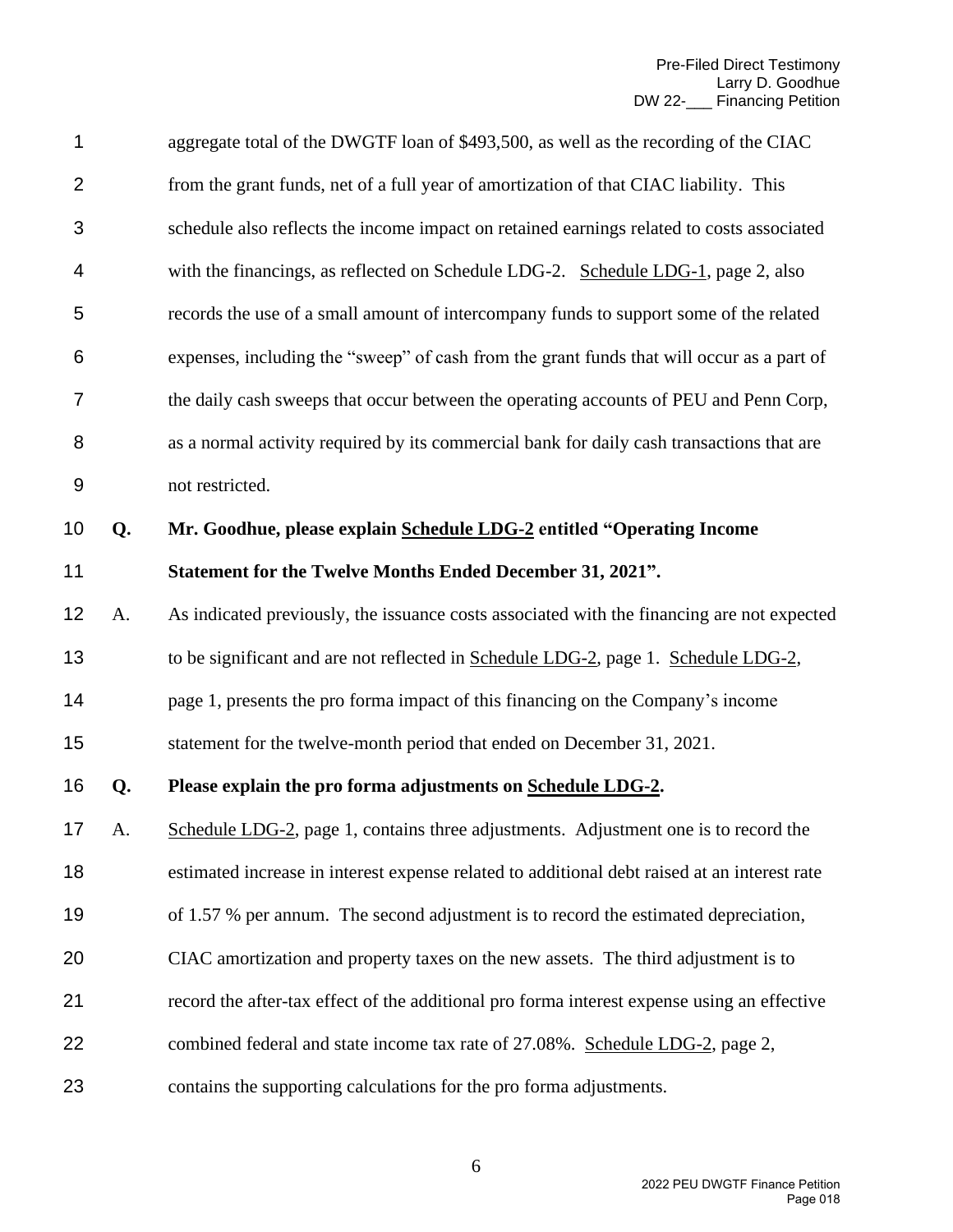| 1              | Q.        | Please explain Schedule LDG-3 entitled "Pro Forma Capital Structure for                    |
|----------------|-----------|--------------------------------------------------------------------------------------------|
| $\overline{2}$ |           | Ratemaking Purposes for the Twelve Months Ended December 31, 2021."                        |
| 3              | A.        | Schedule LDG-3 illustrates the Company's pro forma total capitalization as of December     |
| 4              |           | 31, 2021, which is comprised of common equity and long-term debt including the             |
| 5              |           | proposed DWGTF financing.                                                                  |
| 6              | Q.        | Please explain the pro forma adjustments on Schedule LDG-3.                                |
| 7              | A.        | Schedule LDG-3 contains two adjustments. The first adjustment reflects the elimination     |
| 8              |           | of debt related to Capital Recovery Surcharge Assets per Order 25,051 in Docket No.'s      |
| 9              |           | DW 08-052 and DW 09-051 (December 11, 2009). The second adjustment reflects the            |
| 10             |           | elimination of the Municipal Acquisition Regulatory Asset ("MARA"), and the related        |
| 11             |           | equity as of the date of the Nashua acquisition per Order 25,292 in Docket No. DW 11-      |
| 12             |           | 026 (November 23, 2011).                                                                   |
| 13             | Q.        | Please explain Schedule LDG-4A entitled "Projected Rate Impact on Single Family            |
| 14             |           | <b>Residential Home"</b>                                                                   |
| 15             | A.        | Schedule LDG-4A illustrates the Company's pro forma impact from this financing on the      |
| 16             |           | average single-family residential home's water bill, as it pertains to the rates that were |
| 17             |           | approved under Docket No. DW 20-156.                                                       |
| 18             | Q.        | Please explain Schedule LDG-4B entitled "Weighted Average Cost of Long-Term                |
| 19             |           | Debt"                                                                                      |
| 20             | <u>A.</u> | Schedule LDG-4B illustrates the Company's pro forma impact from this financing on its      |
| 21             |           | overall annual weighted average cost of Long-Term debt, inclusive of loans already in      |
| 22             |           | existence on the Company's books as of December 31, 2021.                                  |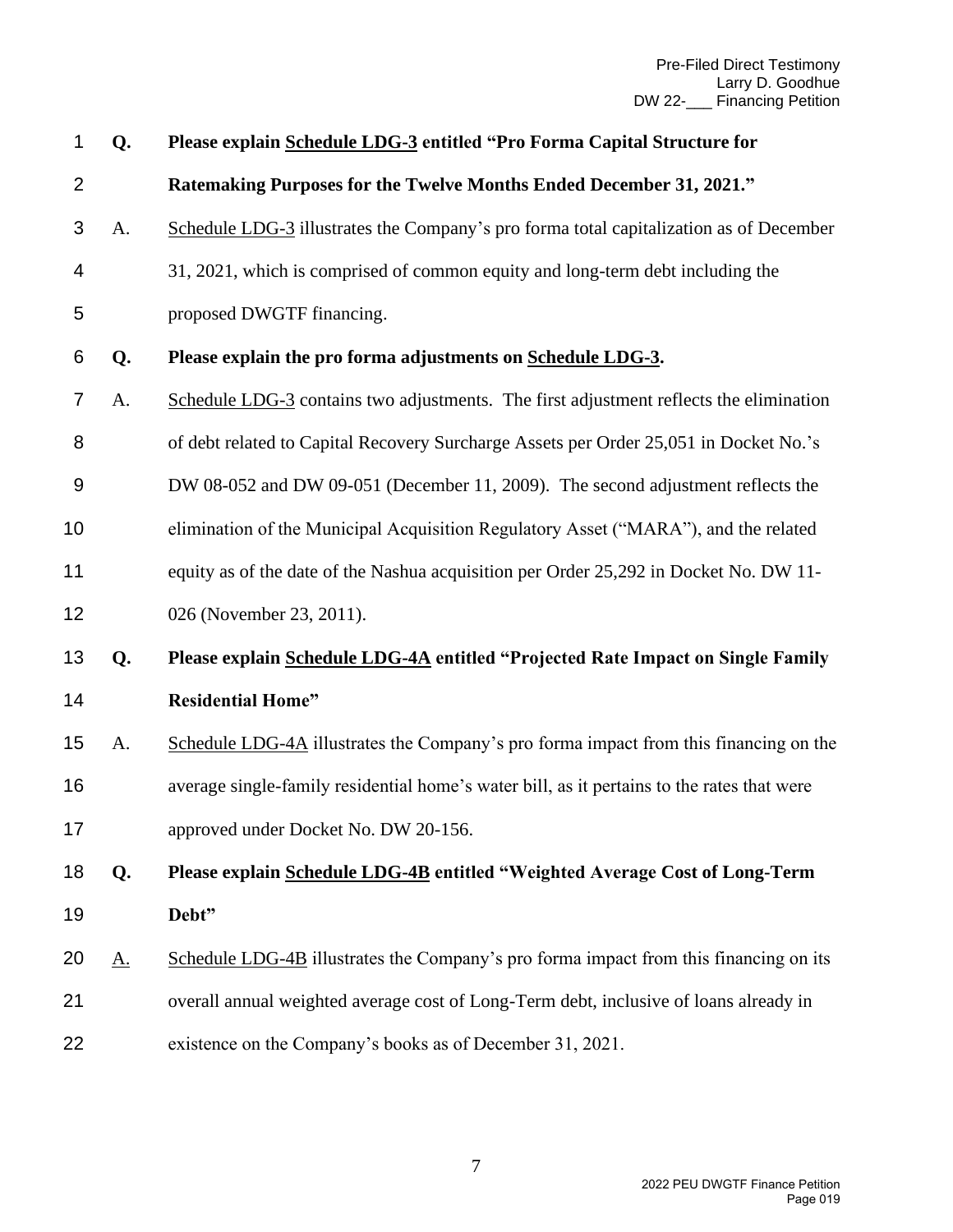**Q. Mr. Goodhue, are there any covenants or restrictions contained in the Company's other bond and debt agreements which would be impacted by the issuance of debt under this proposed financing**?

 A. A. Yes. Section 6(c) of the Loan Agreement between Pennichuck and TD Bank, NA (the "Bank") prohibits Pennichuck or its subsidiaries from incurring additional indebtedness without the express prior written consent of the Bank, except for certain 7 allowed exceptions. One of the listed exceptions, in section  $6(c)(vi)$ , allows for borrowings under tax exempt bond financing or SRF/DWGTF loans made available by the State of New Hampshire, provided that in either instance the financing or loan is on an unsecured basis and the Bank is given prior written notice of such financing. This new loan with the DWGTF complies in all aspects to the exemptions as listed in the Loan Agreement between Pennichuck and the Bank. As such, prior written notice was given to the Bank prior to filing this petition (and a copy of the email sent to the bank for this requirement, and the confirmation response, is hereby attached as Exhibit LDG-8). Accordingly, this requirement has been satisfied for the DWGTF loan/grant, due to the allowed exception and timely notification prior to this filing.

**Q. What is the status of corporate approvals for the DWGTF funding?**

A. The DWGTF financing/funding was approved by the Company's and Pennichuck's

Boards of Directors, and has been submitted to Pennichuck's sole shareholder, the City of

- Nashua, for approval contemporaneous with the pendency of this petition. Attached as
- Exhibit LDG-5 and Exhibit LDG-6 are copies of the Secretary's Certificates
- 22 documenting the approval of the financing by PEU's and Pennichuck's Boards of
- Directors. The Company has not yet received the written verification of the approval by